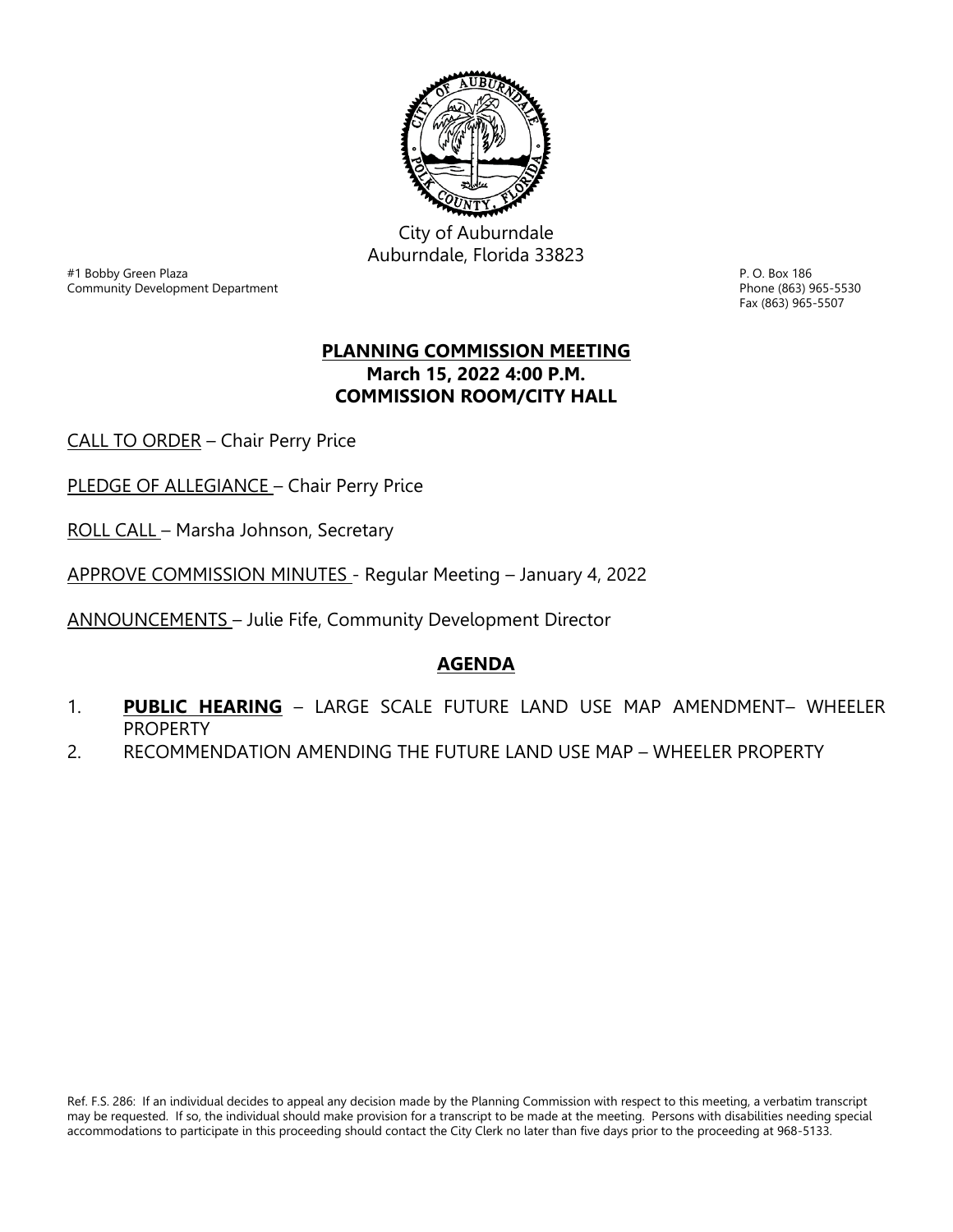## **Planning Commission Meeting March 15, 2022**

**AGENDA ITEM 1: PUBLIC HEARING –** LARGE SCALE FUTURE LAND USE MAP AMENDMENT – WHEELER PROPERTY **AGENDA ITEM 2:** RECOMMENDATION AMENDING THE FUTURE LAND USE

INFORMATION ONLY

X ACTION REQUESTED

**ISSUE:** The Planning Commission will consider and take public comment on a Future Land Use Map amendment before making a recommendation to the City Commission.

## **ATTACHMENTS:**

- . Notice of Public Hearing 03/04/22
- . Location Map

**ANALYSIS:** As a result of annexation, the City has received a request for a Future Land Use Map Amendment on the following property:

| <b>Wheeler Farms Property:</b>              |                                      |
|---------------------------------------------|--------------------------------------|
| <b>Owner/Petitioner:</b>                    | Wheeler Farms, Inc.                  |
| Location:                                   | Lake Mattie Road                     |
| <b>Current Polk County Future Land Use:</b> | Agriculture/Residential Rural (A/RR) |
| <b>Proposed City Future Land Use:</b>       | Lakes District Mixed Use (LDMU)      |
| <b>Current use:</b>                         | Vacant $(+/- 178.12$ acres)          |

The Wheeler Farms, Inc. properties consists of 178.12 acres that was annexed into the City Limits on February 21<sup>st</sup>, 2022. The owner has requested to amend the City of Auburndale's Future Land Use on +/-178.12 acres from Polk County Future Land Use of Agriculture/Rural Residential-X (A/RR-X) to City of Auburndale Future Land Use of Lakes District Mixed Use (LDMU).

In November 2019 the City Commission endorsed "The Lakes District" Vision and Strategies. The Lakes District Vision is a master plan to help with the creation of greenway and trails corridors, mixed-use centers, walkability enhancements, and protection of environmental resources and agricultural character. The Lakes District Mixed Use (LDMU) land use category is intended to provide for an appropriate mix of open space, residential and non-residential types of land uses.

On January 18<sup>th</sup>, 2022 the City Commission adopted the Comprehensive Plan text amendment establishing a new Future Land Use classification, Lakes District Mixed Use (LDMU). This is the first Future Land Use map amendment requesting to establish the newly adopted classification. Currently, the property is designated as A/RR and A/RRX within Polk County, which provides allowable densities from 1 dwelling unit per 5 acres up to 3.0 dwelling units per acre. The proposed land use of LDMU will allow up to 6 dwelling units per acre.

The proposal is for a master planned community. Mixed residential of single family, townhomes and multi-family is proposed on the parcel north of Lake Mattie Road. The project is also proposing an onsite amenities, recreation areas, internal open space/green space dispersed through the development and internal sidewalks and walking trails. The southern parcels will be developed at a later date.